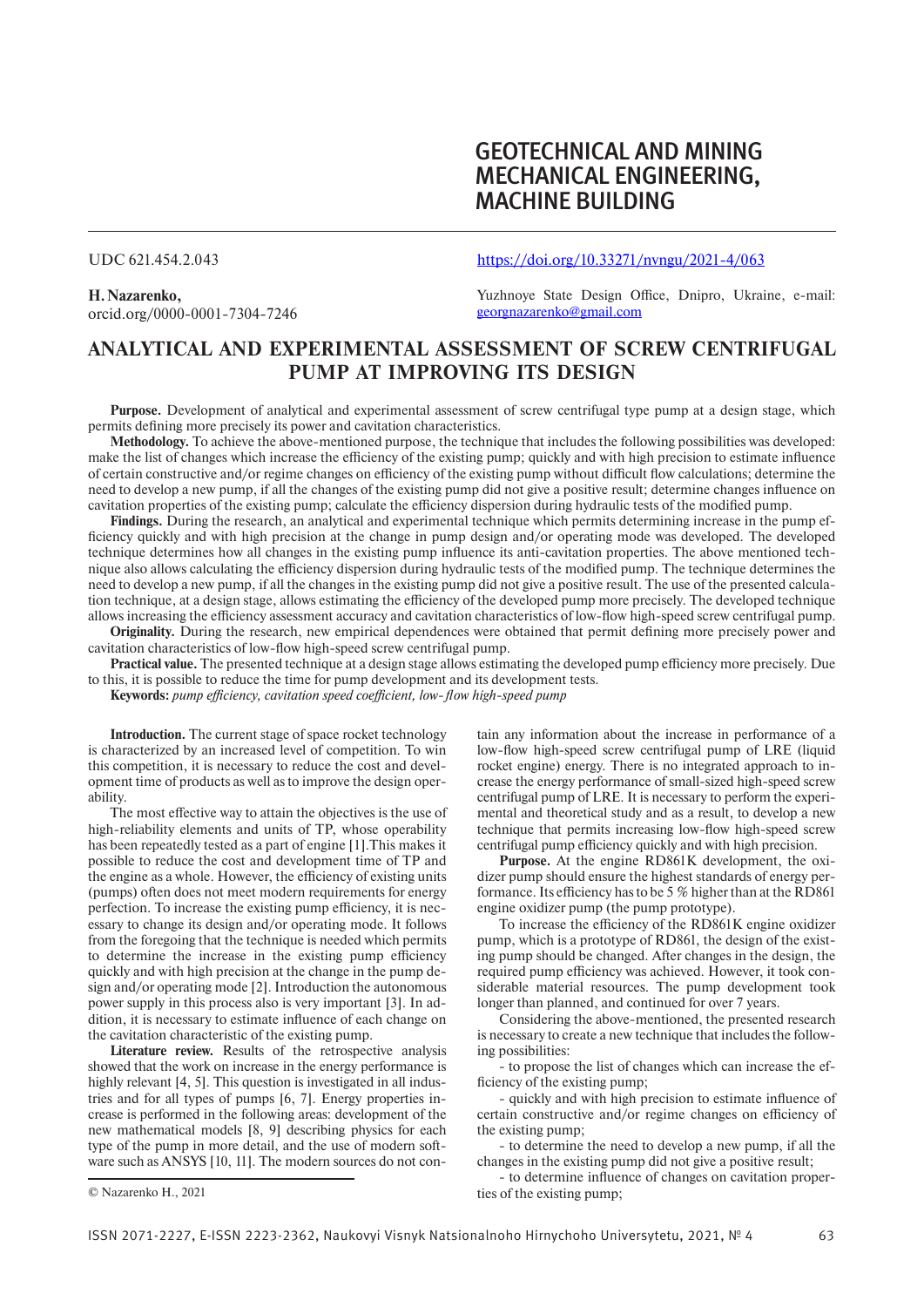- to calculate the efficiency dispersion during hydraulic tests of the modified pump.

**Methods.** To fulfill all of the above requirements, an analytical and experimental technique was developed. This technique permits determining the pump efficiency value at the change in the design or/operating mode without difficult flow calculations. The list of changes is presented in the abovementioned technique.

This technique is intended to determine the efficiency value of low-flow high-speed screw centrifugal pump of LRE TP. Characteristics of the pump are presented below.

This technique can be used for the increase in the pump efficiency with characteristics that are outside the ranges indicated below. In this case, it is necessary to take into consideration the fact that the calculated result may greatly differ from the experimental one. The proposed technique does not consider the change in the pump thrust. To ensure the required thrust pump, either the diameter of the impeller is reduced or the rotational speed of the rotor is increased. In case when rotor speed cannot be increased, the internal diameter of the impeller should be increased.

The proposed analytical and experimental technique is based on the empirical dependences obtained during in-depth study and comprehensive analysis of the energy performance of five low-flow high-speed screw centrifugal pumps and two high flow low-speed screw centrifugal pumps of TP LRE.

For low-flow high-speed screw centrifugal pump

- ω from 2600 to 4400 1/s;

- *Q* from 0.003 to 0.017 m3 /s;
- $-H$  from  $6 \cdot 10^3$  to  $21.6 \cdot 10^3$  J/kg;
- $n<sub>S</sub>$  from 22 to 79.
- For high flow low-speed screw centrifugal pumps
- ω 1351 and 2019 1/s;
- $-Q 0.053$  and 0.166 m<sup>3</sup>/s;
- *Н* 8142 and 29.8 ⋅ 103 J/kg;
- $-n<sub>S</sub> 76.5$  and 70.0.

**Results.** Below the technique that permits determining the pump efficiency at the following changes in the design is presented:

1. To reduce the clearance between floating ring and impeller shoulders.

2. To increase the pressure behind the floating ring installed at the shoulder of impeller's back disk, up to 340 % of the initial value.

3. To use the variable pitch screw instead of constant pitch.

4. To reduce the impeller blades thickness at the outlet.

5. The presence of the bypass holes in the main impeller disk.

6. To reduce the diameter at the impeller inlet.

- 7. To reduce the clearance between impeller and bend.
- 8. To increase the number of impeller blades.
- 9. To increase the rotor speed.
- 10. To reduce the impeller external diameter.

Initial data for calculation according to the above mentioned technique are presented in Table 1.

*1. To reduce the clearance between floating ring and impeller shoulders.* It should be noted that the clearance between a floating ring and impeller shoulders could be reduced up to the value which ensures the pump operability. The further decrease in the clearance will provoke the impeller blocking and as a result, the pump destruction.

To determine the pump efficiency by reducing the clearance between a floating ring and impeller shoulders, it is necessary to select the pump whose value  $n<sub>S</sub>$  would be very near this one, according to Fig. 1. According to the dependences presented in Fig. 1, determine the efficiencies for both existing and developed pumps at reducing the clearance between a floating ring and impeller shoulders (Δ*slot*). Value Δ*slot* in millimeters is determined according to formula, which takes into consideration the geometry of the groove seal

#### Initial data for analysis

| Parameter                                                | Symbol         | Unit |
|----------------------------------------------------------|----------------|------|
| Existing pump efficiency                                 | $\eta_{\nu}$   |      |
| Existing pump rotor speed                                | n <sub>1</sub> | rpm  |
| Developed pump rotor speed (if it is differ from $n_1$ ) | n <sub>2</sub> | rpm  |
| Existing pump rotor power consumption                    | $N_{r.v.}$     | kW   |
| Existing pump thrust                                     | H              | J/kg |
| Existing pump mass flow rate                             | $G_N$          | kg/s |
| Existing pump internal efficiency                        | $\eta_{i.}$    |      |
| Existing pump disc efficiency                            | $\eta_{D.v.}$  |      |
| Existing pump hydraulic efficiency                       | $\eta_G$       |      |
| Existing pump volume efficiency                          | $\eta_V$       |      |
| Existing pump mechanical efficiency                      | $\eta_m$       |      |
| Developed pump efficiency (required)                     | $\eta_{D,r}$   |      |



*Fig. 1. The efficiency increasing per Δslot decreasing*

$$
\Delta slot = \frac{\delta_{slot} \cdot D_{slot}}{l_{slot}},
$$

where  $\delta_{slot}$  is diameter clearance between floating ring and impeller shoulder;  $D_{s\omega t}$  is a diameter on which the impeller shoulder is located; *lslot* is the length of the slot in the axial direction. According to formula, determine the developed pump ef-

ficiency increase, at decrease in the Δ*slot* value

$$
\eta_{trum} = (\eta_2 = f(\Delta slot2)) - (\eta_1 = f(\Delta slot1)),
$$

where  $\eta_2$  is the efficiency of the developed pump, determined according to Fig. 1;  $\eta_1$  is the efficiency of the existing pump, determined according; Δ*slot*2 is Δ*slot* for the developed pump; Δ*slot*1 is Δ*slot* for the existing pump.

It should be noted that the dependencies shown in Fig. 1 can also be used to determine the pump efficiency decrease if during its development it is necessary to increase the clearances between a floating ring and impeller shoulders.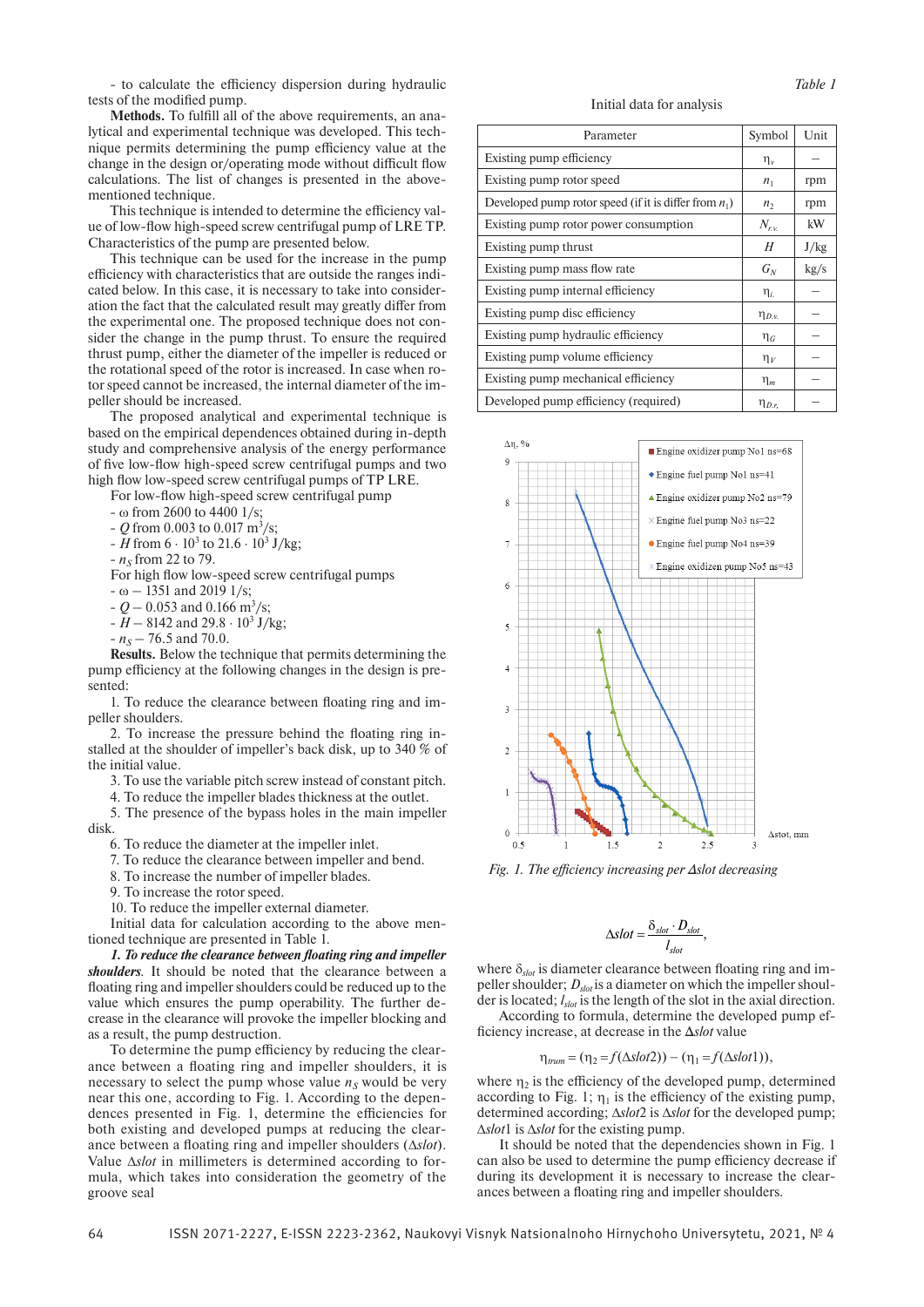The parameter to determine the efficiency of the developed pump is  $\eta_{\text{turn}}(4)$ .

*2. To increase the pressure behind the floating ring installed at the shoulder of impeller's back disk, up to 340 % of the initial value*. The increase in the pressure behind the floating ring installed at the shoulder of impeller's back disk reduces leakage through the floating ring, but at the same time provokes the change in the pump axial force value and influences the bearings operability. It is necessary to pay special attention to this change. To determine the pump efficiency increase, at the pressure increase behind the floating ring installed at the shoulder of impeller's back disk, a formula is used.

$$
\eta_{p.f.r.} = 0.00127887 \cdot P_{\text{seal}}^2 - 0.0315047 \cdot P_{\text{seal}} + 45.997452,\qquad(1)
$$

where  $P_{\text{seed}}$  is pressure behind the floating ring installed at the shoulder of impeller's back disk, kgf/cm $^2$ .

The developed pump efficiency increase is determined according to the formula

$$
\Delta \eta 1 = (\eta_{p,f,r,2} = f(P_{\text{seal2}})) - (\eta_{p,f,r,1} = f(P_{\text{seal1}})),
$$

where  $\eta_{n,\ell,r}$  is existing pump efficiency according to the (1); η*p.f.r.*2 is developed pump efficiency according to the (1); *Рseal*<sup>1</sup> is existing pump pressure, behind the floating ring installed at the shoulder of impeller's back disk; *Рseal*1 is developed pump pressure, behind the floating ring installed at the shoulder of impeller's back disk.

Parameter for determine the efficiency of the developed pump is  $\Delta$ η<sub>2</sub> (4).

*3. To use the variable pitch screw instead of constant pitch.* The variable pitch screw instead of the constant pitch increases the pump efficiency up to 1.3 %. This proposition is fair for the pumps with  $n<sub>S</sub>$  value in a range from  $n<sub>S</sub> = 22.4$  to  $n<sub>S</sub> = 55.9$  (experimental data). If value  $n<sub>s</sub>$  of the developed pump is outside the range indicated above, the efficiency of the pump with the variable pitch screw instead of the constant pitch will increase up to 1 %.

The parameter to determine the efficiency of the developed pump is  $Δη_3(4)$ .

*4. To reduce the impeller blade thickness at the outlet.* The impeller blade thickness could be reduced up to the value, which ensures the impeller strength. The further thickness decrease will provoke the damage or failure of the impeller, and as a result, the pump destruction.

The efficiency of the screw centrifugal pumps of TP LRE could be increased up to 1.8 %, at decreasing the impeller blades thickness at the outlet up to 40 % from theirs initial thickness.

The parameter to determine the efficiency of the developed pump is  $\Delta \eta_4$  (4).

*5. The presence of the bypass holes in the main impeller disk.*  The bypass holes in the main impeller disk influence the values of the pump axial force. It is necessary to pay special attention to this change.

Bypass holes increase the pump efficiency up to 3 % if the following recommendations are met:

- ratio between flow rate trough bypass holes and pump flow rate should be in range from 0.012 to 0.019;

- ratio between bypass holes speed and surface speed on the bypass circle should be in the range from 0.0775 to 0.097.

The parameter to determine the efficiency of the developed pump is  $\Delta \eta_5$  (4).

*6. To reduce the diameter at the impeller inlet.* At the decrease in the diameter coefficient from  $K_{D0} = 6.85$  to  $K_{D0} = 6.31$ (decrease the diameter at the impeller inlet), the pump efficiency increases up to 3 %.

The parameter to determine the efficiency of the developed pump is  $\Delta \eta_6$  (4).

*7. To reduce the clearance between the impeller and the bend.*  It should be noted that the clearance between the spiral collector tongue and impeller could be reduced up to the value that ensures the pump operability. The further decrease in the clearance will provoke the impeller contact with the pump body, and as a result, damage of the pump flow section, and its possible destruction. The impeller touching the pump body of the oxidizer pump would cause it to catch fire. The increase in the clearance between the impeller and the tongue of the spiral collector, for low-flow high-speed pump (the  $\delta_{opt} = 0.09$  to  $\delta_{\text{opt}}$  = 0.05) increases its efficiency on average by 3 %.

$$
\delta_{opt} = \frac{\delta p}{R_{c.imp.}},
$$

where δ*p* is radial clearance between impeller blades and the spiral collector tongue;  $R_{c,imp}$  is the radius at which impeller blades end.

The limits for  $\delta_{opt}$  and the optimal clearance between a bend and the impeller, providing minimum level of energy losses in a bend, were calculated by formula

$$
\left(\frac{\delta p}{R_{c\,imp.}}\right)_{opt} = (0.8...1.0) \cdot n_S. \tag{2}
$$

However, this (2) cannot be used for low flow high-speed pumps. This is demonstrated above.

The pump efficiency increase at the decrease in the clearance between blades of the impeller and the tongue of the spiral collector is determined by formula

$$
\eta_{v.} = 145783314 \cdot \delta_{opt}^{5} - 46393718 \cdot \delta_{opt}^{4} + 5781991 \cdot \delta_{opt}^{3} - 354075 \cdot \delta_{opt}^{2} + 10657 \cdot \delta_{opt} - 123.
$$
\n(3)

The developed pump efficiency increase at decrease  $\delta_{opt}$ value is determined by formula.

$$
\Delta \eta_8 = (\eta_{\nu.2} = f(\delta_{opt2})) - (\eta_{\nu.1} = f(\delta_{opt1})),
$$

where  $\eta_{v,1}$  is the existing pump relative efficiency value, is determined by the (3) for  $\delta_{opt1}$ ;  $\eta_{v,2}$  is the developed pump relative efficiency value, is determined by the (3) for  $\delta_{opt2}$ ;  $\delta_{opt1}$  – for the existing design;  $\delta_{opt2}$  – for the developed design.

The parameter to determine the efficiency of the developed pump is  $\Delta \eta_8$  (4).

*8. To increase the number of impeller blades.* The impeller extra blades can increase the pump efficiency by 1.5 %.

The parameter to determine the efficiency of the developed pump is  $\eta_9$  (4).

*9. To increase the rotor speed***.** It should be noted that the increase in the main characteristics (thrust and flow rate) of LRE pump, for example, during the engine, boosting, always provokes the increase in the rotor speed.

This calculation can be performed only when the rotor speed of the pump increases, but the flow rate and pump thrust remain as in the existing pump. Power consumption of the developed pump rotor is determined by formula (at increase in the pump rotor speed)

$$
N_1 = N_{r.v.} \cdot \left(\frac{n_2}{n_1}\right)^3.
$$

The useful power of the existing pump is determined by the formula

$$
N_{n} = \frac{H \cdot G_N}{10^3}.
$$

The pump power of the existing pump is determined by formula

$$
N_{P.I.} = \frac{N_n}{\eta_i} + N_{r.v.}.
$$

The developed pump power is determined by formula (at increase of the rotor speed)

$$
N_{P.1} = \frac{N_n}{\eta_i} + N_1.
$$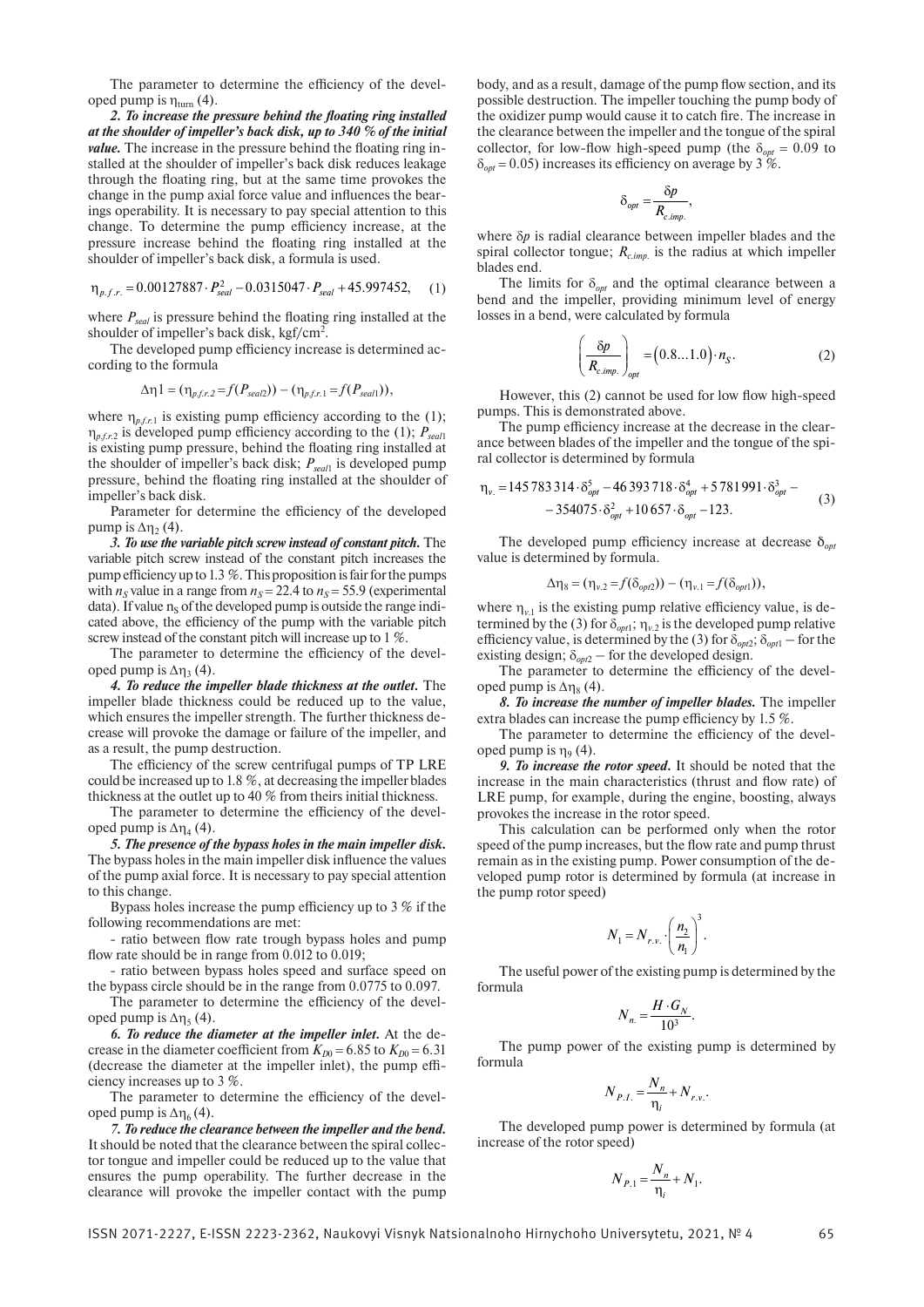The pump efficiency decrease, when only the rotor speed increases, is determined by formula

$$
\Delta \eta_m = \left(\frac{N_n}{N_{P.I.}} - \frac{N_n}{N_{P.1}}\right) \cdot 100.
$$

It is necessary to note, that in section 9 only calculated mechanical component influence on the general efficiency of the pump, is considered. To perform this calculation, all other components of the overall efficiency are taken as in the existing pump. Actually, at increase in rotation speed of the pump rotor and conservation of values of thrust and flow rate which correspond to initial rotation speed, total efficiency of the pump can both increase and decrease, and can remain unchanged.

The parameter to determine the efficiency of the developed pump is  $\Delta \eta_m$  (4).

*10. To reduce the impeller external diameter.* When only the impeller external diameter decreases to 9 % of its nominal diameter, the disk pump efficiency increases. Disk pump efficiency is determined according to the chart presented in Fig. 2, where  $\eta_D = f(\Delta D_{D,imp.})$ ;  $\eta_D$  is the value of disk efficiency increase at decrease in impeller external diameter;  $\Delta D_{D,imp}$  is the impeller external diameter in % by which it decreases.

If not only impeller, external diameter is changed, but also other parameters and elements of pump's design, it is necessary to make the calculation correction-using diagram shown in Fig. 2. The value of this correction is determined using the technique for disk efficiency calculation indicated in [2, 12].

The increase in pump efficiency at decrease in the impeller external diameter is determined by formula

$$
\Delta \eta_D = (\eta_G \cdot \eta_V \cdot \eta_m \cdot \eta_D) - (\eta_G \cdot \eta_V \cdot \eta_m \cdot \eta_{D.v}).
$$

It is necessary to note that the dependence shown in Fig. 2 can also be used to determine the decrease in the disk efficiency, if during pump development it is necessary to increase the impeller external diameter.

The parameter to determine the efficiency of the developed pump is  $\Delta \eta_D$  (4).

To determine the developed pump efficiency it is necessary to add or subtract the value by which it was changed from the efficiency initial value, when introducing or excluding some design elements or operating mode parameters.

Formula 4 will always be different, because it depends on the number of changes in the existing pump. This formula can be corrected depending on obtained experimental data.

Formula 4, which takes in consideration all of the abovementioned changes in the design and the operating changes, is shown below. The plus sign means that after the changes in the design, the developed pump efficiency will increase. The sign  $±$  means that that after the changes in the design the developed pump efficiency can both increase and decrease. This is due to the fact that at certain values of some parameters, the specified design changes can increase the pump efficiency. The minus



*Fig. 2. Dependence of disk efficiency increase on impeller external diameter*

sign means that after the changes in the design the developed pump efficiency will decrease

$$
\eta_1 = \eta_v \pm \eta_{\text{tum}} \pm \Delta \eta_1 + \Delta \eta_3 + \Delta \eta_4 \pm \Delta \eta_5 + \Delta \eta_6 \pm \Delta \eta_8 +
$$
\n(4)

$$
+\Delta\eta_9 - \Delta\eta_m \pm \Delta\eta_{D}.\tag{4}
$$

The condition 5 should be met

$$
\eta_1 \ge \eta_{D.r.}.\tag{5}
$$

If condition 5 is not met, the new pump should be developed. The analysis of the obtained results, based on the proposed technique and its comparison with the experimental data corresponding to the engine RD861K pump development showed that the calculated absolute efficiency of the pump is 0.2 % (4) less than experimental one. This fact shows that the data, calculated by proposed technique are valid.

Further, it is shown which design changes influence the decrease in the efficiency dispersion during hydraulic tests of the pump.

The following factors influence the decrease in the efficiency dispersion during the pump hydraulic tests:

1. The measurement error of the stand measurement equipment.

2. The tolerances on the dimensions of the pump flow section.

3. The specificities of pump flow section.

Points 1 and 2 are well known in the scientific world. The influence of specificities of pump flow section on the efficiency dispersion was determined during this research. This fact is demonstrated in Figs. 3 and 4.

The changes 6, 7 and 8 are presented above. The change in the meridional section and the angles of impeller blades at the inlet and at the outlet, allowed increasing the dispersion of efficiency from  $\pm 1.5$  to  $\pm 1\%$  of the absolute value. All other changes do not influence the value of efficiency dispersion during hydraulic tests of the pump.

To determine the value of cavitation coefficient of pump specific speed  $C_{cr}$  at design changes specified above, on the ba-



*Fig. 3. Efficiency dependences of RD861 engine oxidizer pump on the volumetric flow rate corresponded to the rotational speed*



*Fig. 4. Efficiency dependences of RD861K engine oxidizer pump on the volumetric flow rate corresponded to the rotational speed*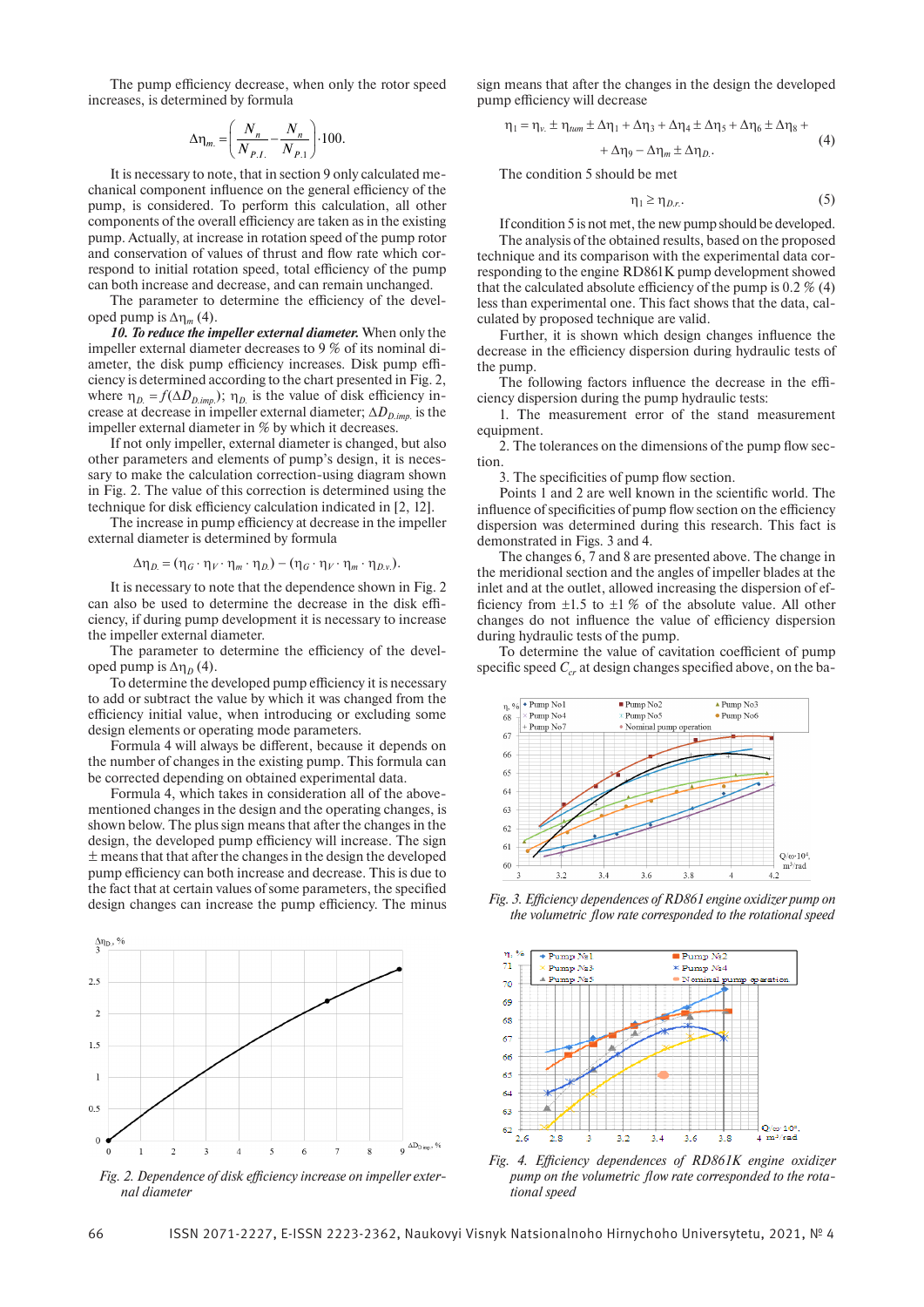sis of deep comprehensive analysis of experimental data, the analytical and experimental technique was created. It is intended for determining value of  $C_{cr}$  for high-speed low-flow screw centrifugal type pumps of LRE TP whose parameters are presented in the subsection "Research methodology". This proposed technique can be used for the pumps, whose parameters are outside the range according to subsection "Research methodology". However, it is necessary to take into account the fact that the calculated result can be different from the experimental data.

Below the technique for determination of  $C_{CR}$  value is presented. The existing pump can be changed as follows:

1. To reduce the clearance between a floating ring and the impeller shoulders.

2. To reduce the diameter at the impeller inlet.

3. To change the design of the groove seal at the impeller shoulder front disk.

Initial data for analysis is the value  $C_{CR}$  for existing pump.

*To reduce the clearance between a floating ring and the impeller shoulders.* When the clearance between a floating ring and the impeller shoulders decreases, the value  $C_{CR}$  increases. To determine the  $C_{CR}$  value it is necessary:

1. To select the pump prototype whose value  $n<sub>S</sub>$  would be very near to the developed (Table 2).

2. If there is no appropriate prototype, select the existing pump according to Table 2, whose value  $n<sub>S</sub>$  would be very near to the developed.

3. According to formula, determine the increase in  $\Delta C_{CRI}$ when the value of Δslot is decreased.

 $\Delta C_{CR1} = (\Delta C_{CR} = f(\Delta slot2)) - (\Delta C_{CR} = f(\Delta slot1)),$ 

where  $\Delta C_{CR}$  is determined according to the equation presented in Table 2.

The parameter to determine the cavitation coefficient of pump specific speed for the developed pump is  $\Delta C_{CR1}$  (6).

*To reduce the diameter at the impeller inlet.* When the diameter at impeller inlet decreases from  $K_{D0} = 6.85$  to  $K_{D0} = 6.31$ , the value  $C_{CR}$  decreases from 2.0 to 13.9 %.

Parameter for determine the cavitation coefficient of pump specific speed for the developed pump  $-\Delta C_{CR2}$  (6).

*To change the design of the groove seal at the impeller shoulder front disk.* The design of the groove seal that is shown in Fig. 5 in comparison with other design variants, which are not presented in the following research permits increasing the cavitation coefficient of pump specific speed from 7.8 to 16.1 %.

Parameter for determining the cavitation coefficient of pump specific speed for the developed pump is  $\Delta C_{CR3}$  (6).

The other design and operating mode changes, presented above do not influence the value  $C_{CR}$ .

To determine the value  $C_{CR}$  for developed pump, it is necessary to add or subtract the value by which it was changed

*Table 2*

Equations for determination of cavitation coefficient of pump specific speed

| Pump<br>prototype | Value<br>$n_{\rm S}$ | Equations                                                                                                                                   |
|-------------------|----------------------|---------------------------------------------------------------------------------------------------------------------------------------------|
| Oxidizer<br>pump  | 79                   | $\Delta C_{CR} = -1831 \cdot \Delta stot^4 + 14418 \cdot \Delta stot^3 -$<br>$-41515 \cdot \Delta stot^2 + 50978 \cdot \Delta stot - 21662$ |
| Oxidizer<br>pump  | 39.4                 | $\Delta C_{CR} = -752.54 \cdot \Delta stot + 713.68$                                                                                        |
| Oxidizer<br>pump  | 67.5                 | $\Delta C_{CP} = -334.19 \cdot \Delta stot + 483.68$                                                                                        |
| Fuel<br>pump      | 40.5                 | $\Delta C_{CR} = -212.87 \cdot \Delta stot + 374.16$                                                                                        |
| Fuel<br>pump      | 38.7                 | $\Delta C_{CR} = -6008.7 \cdot \Delta s \omega^2 + 8108.1 \cdot \Delta s \omega^2$<br>$-1871.9$                                             |



*Fig. 5. Design of the groove seal with the best anti-cavitation properties:*

*1* – *inlet brunch;*  $2 - stop ring$ ;  $3 - floating ring$ ;  $4 - cover$ ;  $5$ *impeller*

from  $C_{CRI}$ . initial value, after the developed pump change. Formula 6 will always be different, because it depends on the number of changes in the existing pump. This formula can be corrected depending on the obtained experimental data.

Formula 6 presented below takes in consideration all the above-mentioned design and operating mode changes which influence the  $C_{CR1}$  value. The sign  $\pm$  means that after the changes the value  $C_{CR1}$  at the developed pump can both increase and decrease. This is due to the fact that at certain values of some parameters the specified design changes can increase the value  $C_{CR1}$  of the developed pump. The minus sign means that after the changes in the design the value  $C_{CRI}$  of the developed pump will decrease

$$
C_{CR1} = C_{CR} \pm \Delta C_{CR1} - \Delta C_{CR2} \pm \Delta C_{CR3}.
$$
 (6)

The analysis of the obtained results based on the proposed technique and its comparison with the experimental data corresponding to the engine RD861K oxidizer pump development show that the calculated values of  $C_{CR}$  is 2 % (6) less than experimental one. This fact shows that the data calculated by proposed technique are valid.

**Conclusions.**

1. During the research an analytical and experimental technique was developed. This technique permits:

- quickly and with high precision to determine the pump efficiency at certain constructive and/or operating changes;

- determining how all changes in the existing pump influence on its anti-cavitation properties;

calculating the efficiency dispersion during hydraulic tests of the developed pump;

- determining the need to develop a new pump, if all the changes in the existing pump have not given a positive result.

2. The presented technique permits determining more precisely the efficiency value of the developed pump, at the design stage. Due to that it is possible to reduce the duration and volume of the pump development tests, which in turn will decrease the design price.

3. The presented technique permits increasing the accuracy of estimation of cavitation characteristics and efficiency of low-flow high-speed screw centrifugal pump of LRE.

#### **References.**

**1.** Mueller, T. J., Pinera, A., Brooks, S.M., Appleby, J.W., & Leonard, T.G. (2017). *Turbopump with a single piece housing and a smooth enamel glass surface*. (USA Patent No. US20190032604A1 USA F02K 9/46).

**2.** Borodin, G.К., Petrov, A.I., & Protopopov, А.А. (2016). *The technique and the algorithm of the determination of the main design parame-*